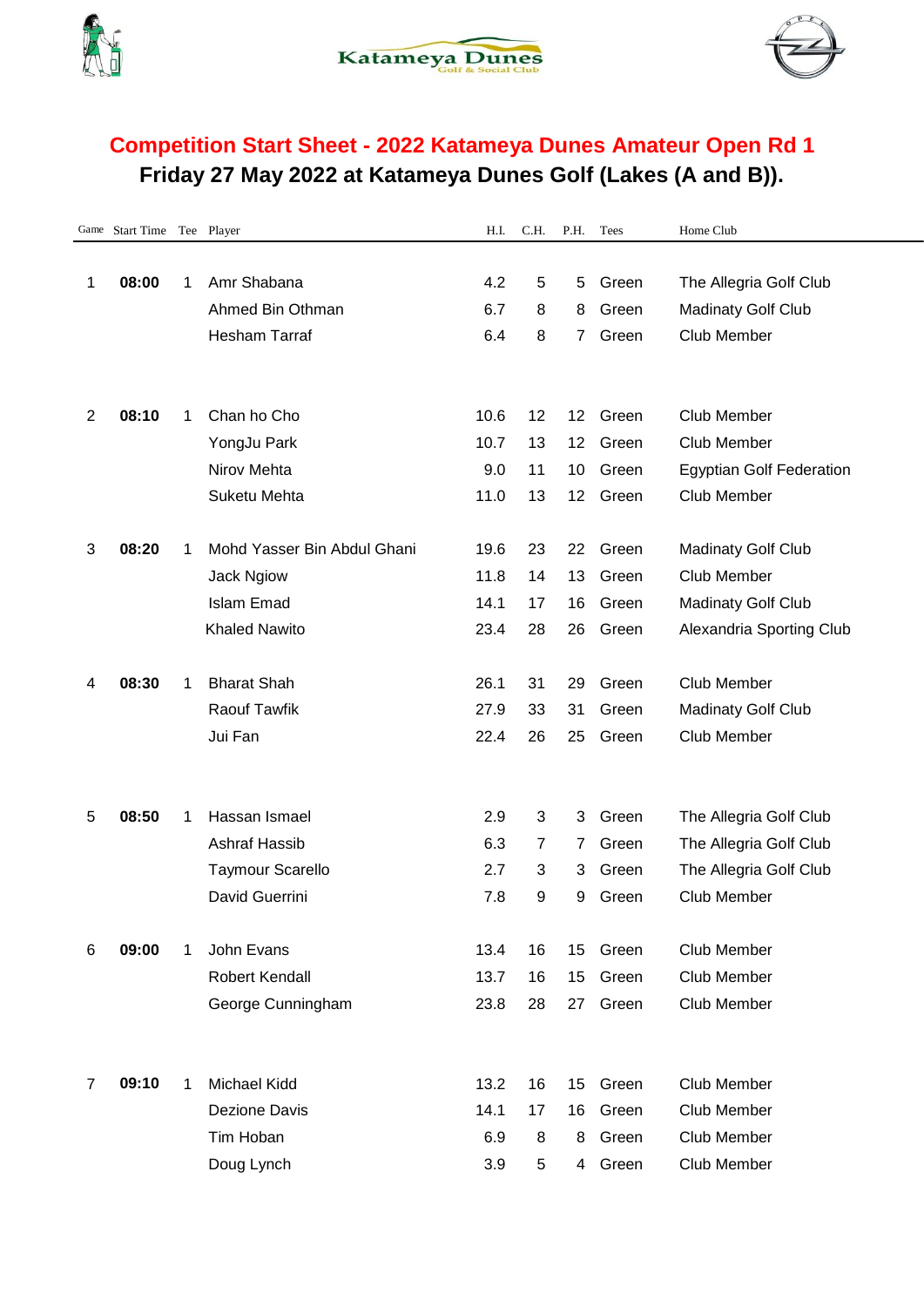| 8       | 09:20 | 1 | Mohamed Hamdan         | 13.3   | 16             | 15                | Green    | Club Member                    |
|---------|-------|---|------------------------|--------|----------------|-------------------|----------|--------------------------------|
|         |       |   | Amr NAGY               | 3.8    | 4              | 4                 | Green    | <b>Gezira Sporting Club</b>    |
|         |       |   | <b>Ahmed Fathy</b>     | 7.4    | 9              | 8                 | Green    | <b>Gezira Sporting Club</b>    |
|         |       |   | Maurizio Scarello      | 7.9    | 9              | 9                 | Green    | <b>Club Member</b>             |
| 9       | 09:30 | 1 | <b>Blair Haddrell</b>  | $+0.4$ | $+0$           | 0                 | Green    | Summerland Golf & Country Club |
|         |       |   | <b>Courtney Bailey</b> | 6.8    | 8              | 8                 | Green    | <b>Club Member</b>             |
|         |       |   | Bassem Youssef         | 10.9   | 13             | $12 \overline{ }$ | Green    | Club Member                    |
|         |       |   | <b>Ahmed Afifi</b>     | 5.7    | $\overline{7}$ | 6                 | Green    | Katameya Heights Golf          |
| 10      | 09:40 | 1 | Yun Nam Choi           | 17.8   | 20             | 19                | Red      | Club Member                    |
|         |       |   | Lee Kum Ok             | 14.4   | 16             | 15                | Red      | <b>Club Member</b>             |
|         |       |   | Sachi Kidd             | 25.9   | 29             | 28                | Red      | Club Member                    |
|         |       |   | Kim Kyung Sook         | 17.8   | 20             | 19                | Red      | <b>Club Member</b>             |
| 11      | 10:00 | 1 | <b>Phil Downey</b>     | 6.6    | 8              | $\overline{7}$    | Green    | Club Member                    |
|         |       |   | Joseph Mashimbye       | 6.0    | 7              | 7                 | Green    | Club Member                    |
|         |       |   | Karim El Sabh          | 10.6   | 12             | 12 <sup>2</sup>   | Green    | <b>Madinaty Golf Club</b>      |
|         |       |   | <b>Tarek Ashry</b>     | 10.1   | 12             | 11                | Green    | <b>Madinaty Golf Club</b>      |
| $12 \,$ | 10:10 | 1 | Tom Mc Dermott         | 13.7   | 16             | 15                | Green    | <b>Dreamland Golf Resort</b>   |
|         |       |   | <b>MOHAMED SALAH</b>   | 11.9   | 14             | 13                | Green    | Alexandria Sporting Club       |
|         |       |   | Jakob John Durbridge   | 11.1   | 13             | 13                | Green    | <b>Dreamland Golf Resort</b>   |
|         |       |   | Ismail Seif El Nasr    | 10.1   | 12             | 11                | Green    | Katameya Heights Golf          |
| 13      | 10:20 | 1 | <b>Robert Harvie</b>   | 8.6    | 10             |                   | 10 Green | <b>Madinaty Golf Club</b>      |
|         |       |   | Shams Raafat           | 8.8    | 10             | 10                | Green    | Sokhna Golf Club               |
|         |       |   | Omar Al Seesi          | 8.4    | 10             | 9                 | Green    | <b>Gezira Sporting Club</b>    |
|         |       |   | Sang Jik Jeong         | 14.3   | 17             | 16                | Green    | Club Member                    |
| 14      | 10:30 | 1 | Adham Hosny            | 19.9   | 23             | 22                | Green    | Newgiza Golf Club              |
|         |       |   | Malek Garranah         | 20.4   | 24             | 23                | Green    | Newgiza Golf Club              |
|         |       |   | <b>Mohamed Mahrous</b> | 17.1   | 20             | 19                | Green    | <b>Madinaty Golf Club</b>      |
|         |       |   | Hossam Abou Seif       | 16.3   | 19             | 18                | Green    | <b>Madinaty Golf Club</b>      |
| 15      | 10:40 | 1 | Michio Hashimoto       | 28.0   | 33             | 31                | Green    | Club Member                    |
|         |       |   | Yoshihide Onoda        | 17.9   | 21             | 20                | Green    | Club Member                    |
|         |       |   | Adam Rizk              | 17.0   | 20             | 19                | Green    | <b>Gezira Sporting Club</b>    |
|         |       |   | Ismael Bahaa           | 15.7   | 18             | 18                | Green    | Sokhna Golf Club               |